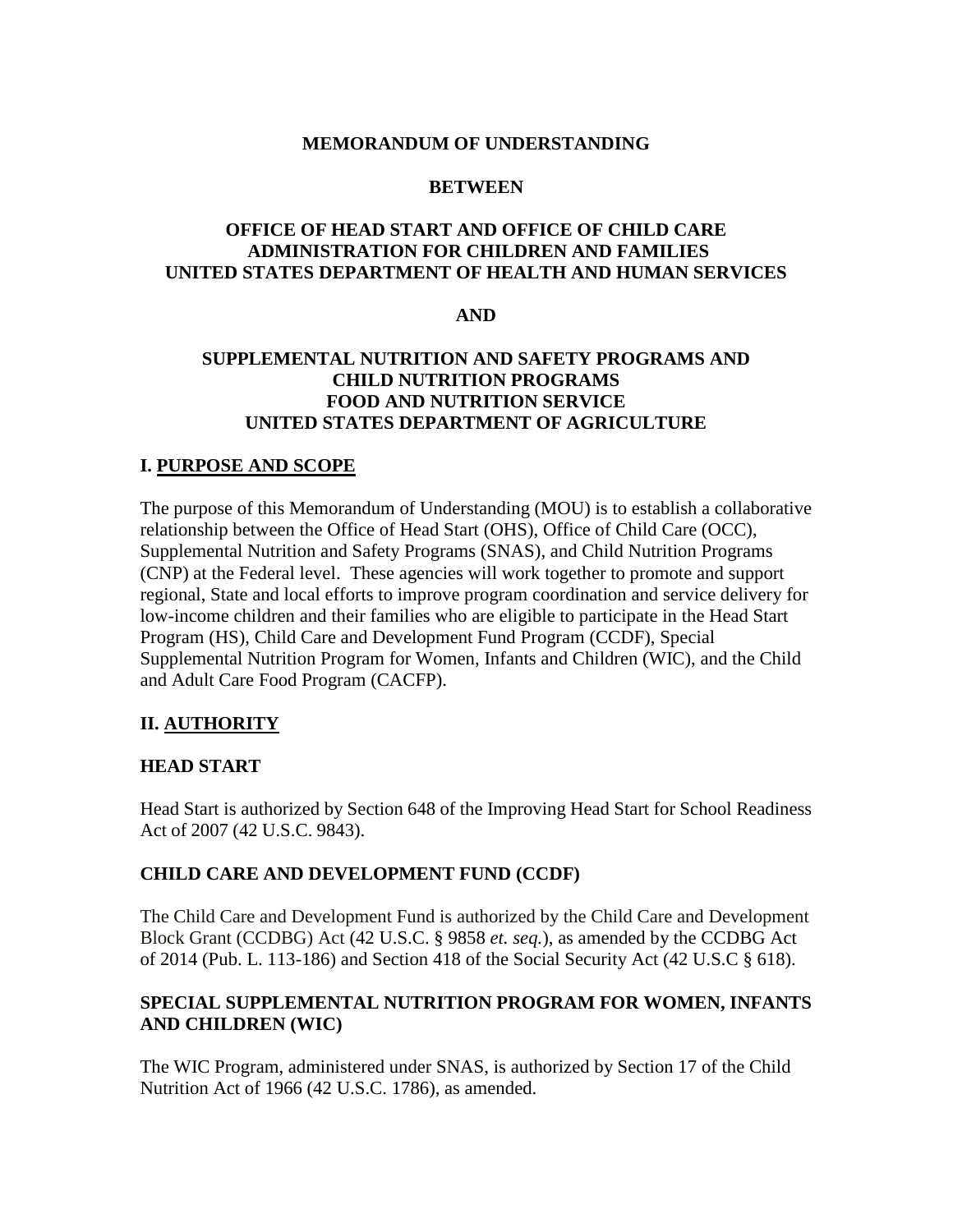# **CHILD AND ADULT CARE FOOD PROGRAM (CACFP)**

The CACFP, administered under the Child Nutrition Programs, is authorized by section 17 of the National School Lunch Act (42 U.S.C. 1766).

# **III. BACKGROUND**

### **A. Head Start Program**

The OHS provides grants to local public and private non-profit and for-profit agencies to provide comprehensive services to low-income children and their families. Since its beginning in 1965, HS programs have served more than 30 million children across the Nation.

HS programs are two-generation child development and family support programs that serve pregnant women, young children from birth to the age of 5 and their families, and help prepare young children for school, by:

- Ensuring that they are on a healthy path of social and emotional development;
- Having a clean and safe place to learn and play;
- Providing healthy meal options for children who may not get the same at home;
- Coordinating mental health services for children and families affected by violence, substance abuse or natural disasters; and
- Creating an individualized plan for learning for children with disabilities or other specific needs.

HS programs are required to serve children and families with the greatest need and enrollment priority is given to special populations including children who live in foster care, children with disabilities and children and families who are homeless. Programs are designed to recruit, reflect and support the cultures and languages of the children, families, and communities served. Among the populations served are migrant and seasonal farm worker families and children as well as children and families from tribal Nations and organizations.

HS Programs are required to promote school readiness by enhancing the physical, cognitive, social and emotional development of low-income children through health, education, nutrition, social and other services. In addition, programs adhere to the HS Program Performance Standards, which are the national regulations for HS programs. These standards require a comprehensive health program which include, but are not limited to:

- Determination of a child's current health status (including nutrition assessment);
- Screening for developmental, sensory, and behavioral concerns;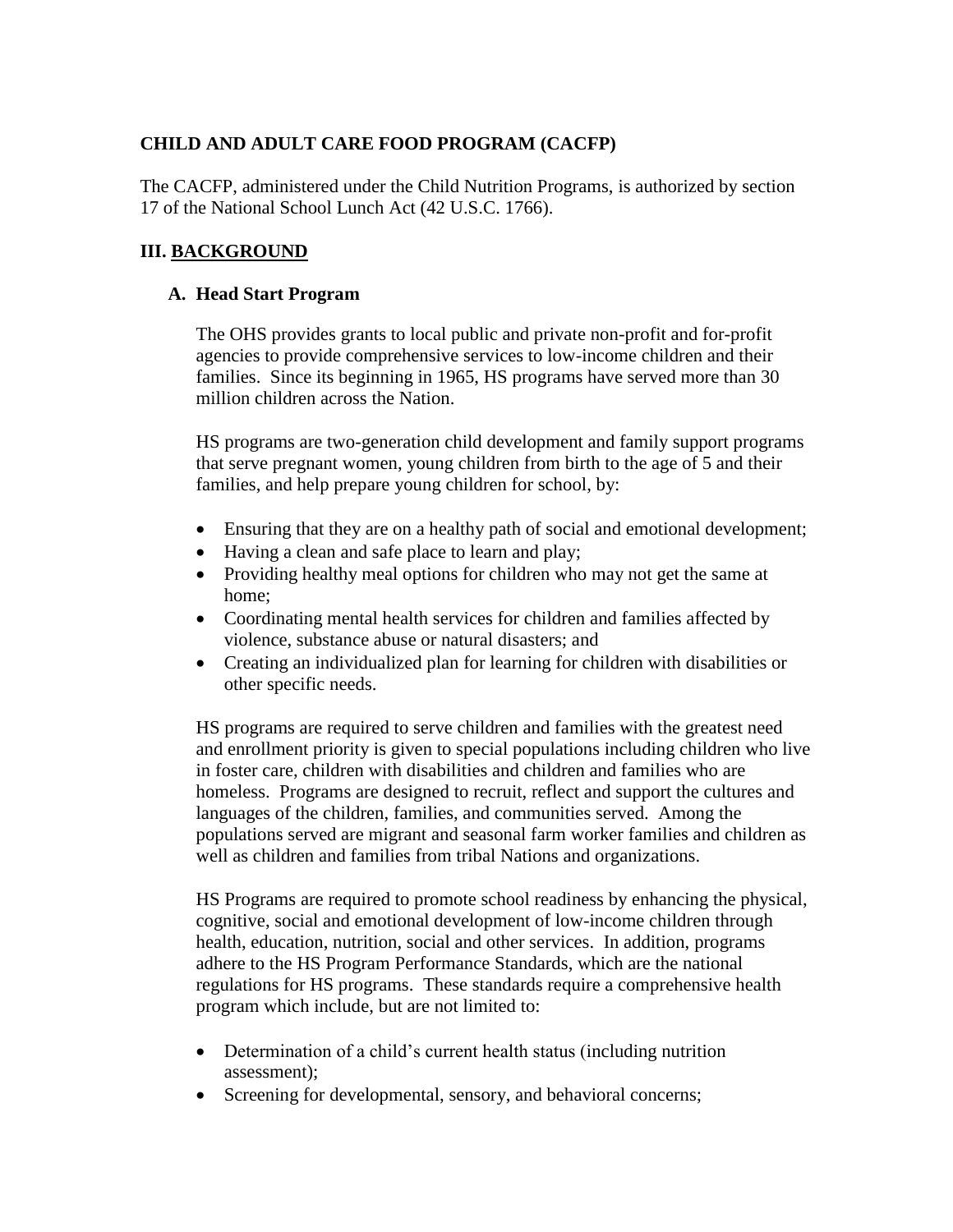- Assist families in the provision of ongoing health care;
- Monitoring health and safety issues;
- Providing nutrition services;
- Individualizing to each child;
- Providing mental health consultation or disability services, if needed; and
- Communicating between staff and parents.

Also, the program must use funds from the Department of Agriculture's (USDA) Food and Nutrition Service (FNS), CACFP as the primary source of payment for meal services. HS funds may be used to cover those allowable costs not covered by the USDA.

## **B. Child Care Development Fund Program (CCDF)**

The OCC supports low-income working families by providing access to affordable, high-quality early care and afterschool programs. OCC establishes and oversees the implementation of child care policies, and provides guidance and technical assistance to States, tribes and territories as they administer the CCDF program. OCC administers the CCDF Program and works with State, territory, and tribal governments to provide support for children and their families juggling work schedules and struggling to find child care programs that will fit their needs, and that will prepare children to succeed in school. CCDF also improves the quality of care to support children's healthy development and learning by supporting child care licensing, quality improvement systems to help programs meet higher standards, and support for child care workers to attain more training and education. In fiscal year (FY) 2014, approximately 1.41 million children and 852,900 families per month received child care assistance through CCDF.

# **C. Special Supplemental Nutrition Program for Women, Infants and Children (WIC)**

Congress created the Special Supplemental Nutrition Program for Women, Infants and Children (WIC) in 1972 to meet the special nutritional needs of pregnant, breastfeeding and postpartum women, infants, and children up to the age of 5. While funded through grants from USDA, WIC is administered by 90 State agencies. Currently, WIC operates through State health departments in 50 States, 34 Indian Tribal Organizations, the District of Columbia, Puerto Rico, Guam, American Samoa, Commonwealth of the Northern Mariana Islands, and the Virgin Islands.

Children have always been the largest category of WIC participants. Of the approximate 8.0 million people who received WIC benefits each month in FY 2015, approximately 4.16 million were children, 1.94 million were infants, and 1.92 million were women.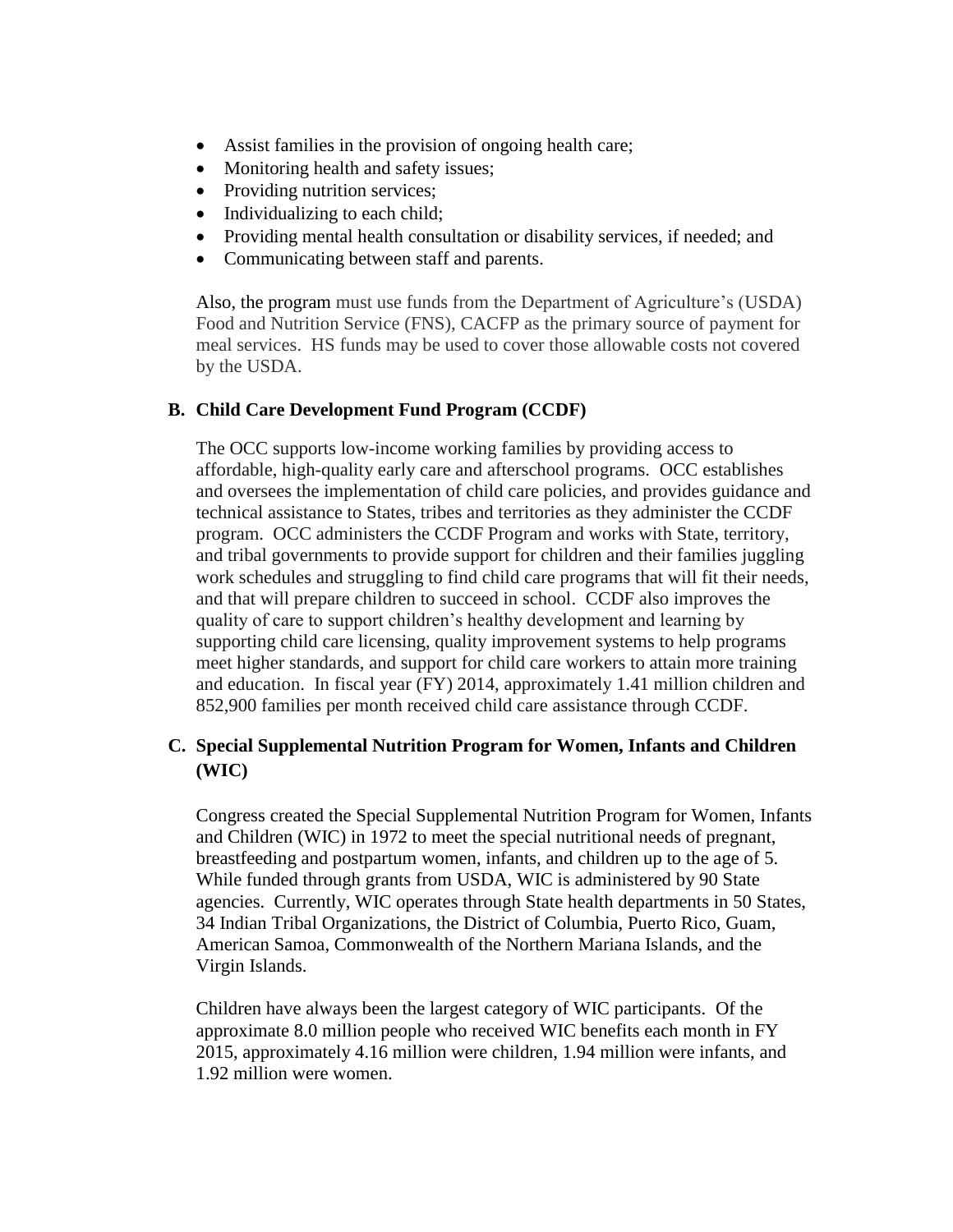To be eligible for WIC, applicants must have income at or below 185 percent of the Federal poverty income guidelines, or be a participant or have a family member that participates in Temporary Assistance for Needy Families (TANF), Supplemental Nutrition Assistance Program (SNAP), or Medicaid. Applicants must also live in the State in which they apply. Applicants are not required to live in the State or local service area for a certain amount of time in order to meet the WIC residency requirement. In addition, persons must be at nutritional risk and in need of the specific supplemental foods the program offers. "Nutrition risk" means that an individual has medical-based or dietary-based conditions. Examples of medical-based conditions include anemia (low blood iron levels), underweight, or history of poor pregnancy outcome. A dietary-based condition includes, for example, a Failure to Meet Dietary Guidelines for Americans. Nutritional risk is assessed by a health professional, according to a broad range of risk criteria.

WIC provides supplemental foods, nutrition education, including breastfeeding promotion and support, and health care referrals to low-income pregnant, breastfeeding, and non-breastfeeding postpartum women, and to infants and children up to age five who are found to be at nutritional risk. WIC participants receive supplemental foods that contain nutrients (protein, calcium, iron, and vitamins A and C) often lacking in diets of the target population. WIC participants also receive nutrition education, not less than every 3 months, to emphasize the relationship between nutrition and good health. The WIC program also serves as an adjunct to the health care system by establishing linkages with health care providers. WIC makes referrals to health and social services including, but not limited to: Medicaid, immunization programs, dental services, drug and alcohol abuse counseling, prenatal care, programs for children with special health care needs, well-baby care, family planning, TANF, SNAP, migrant services, Community Health Centers, HS, CCDP, and child abuse counseling.

#### **D. Child and Adult Care Food Program (CACFP)**

Congress established the CACFP in 1968 to ensure children in nonresidential or outside-school-hours care by licensed or approved child care institutions and recreation centers were receiving nutritious meals. Today, the USDA's CACFP plays a vital role in improving the quality of day care and making it more affordable for many low-income families. Each day, 3.3 million children receive nutritious meals and snacks through CACFP. The program also provides meals and snacks to 120,000 adults who receive care in nonresidential adult day care centers. CACFP reaches even further to provide meals to children residing in emergency shelters, and snacks and suppers to youths participating in eligible afterschool care programs.

Children enrolled in Federal and State-funded HS or Early HS Programs are categorically eligible to receive free meal benefits without further application or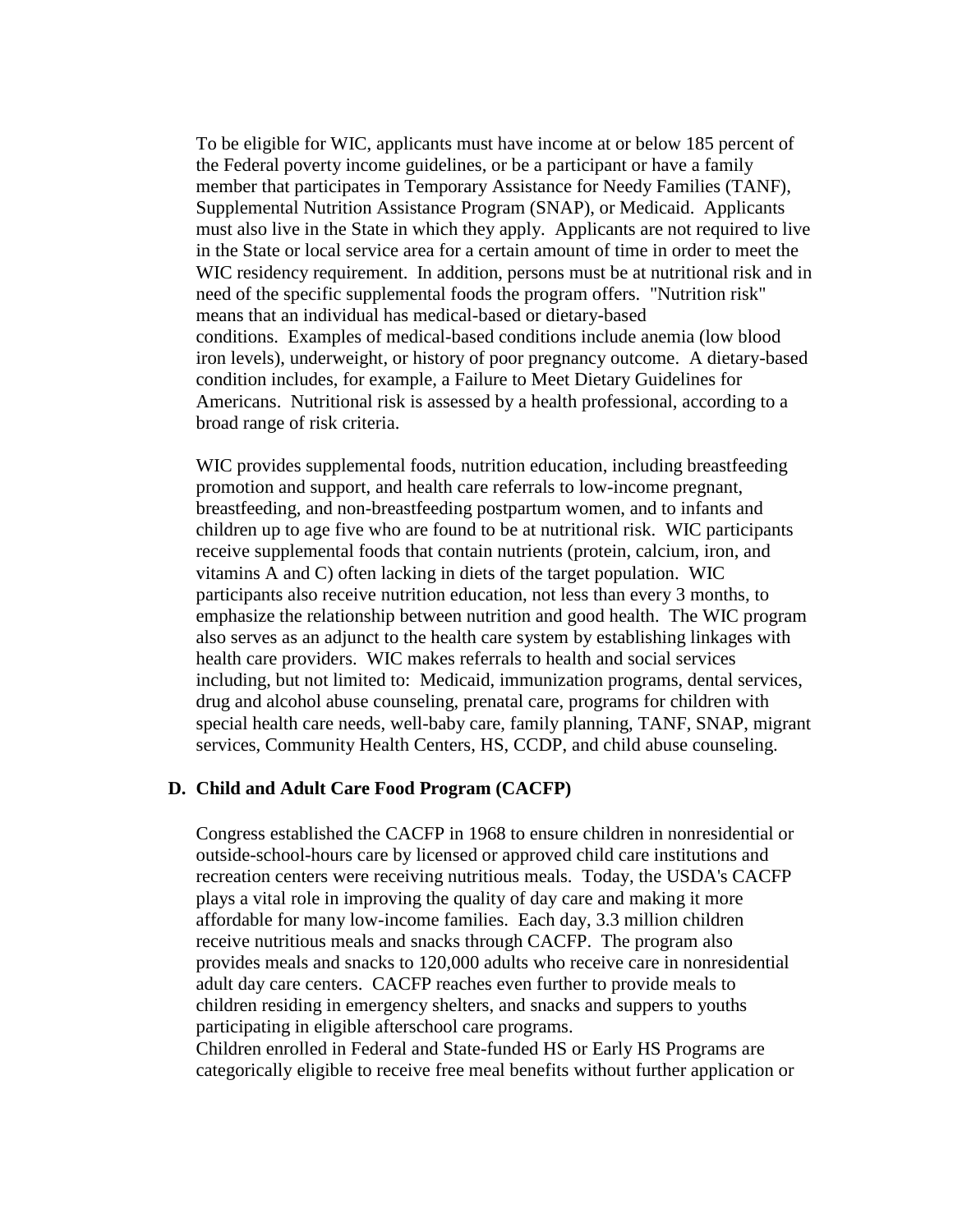eligibility determination. Categorical eligibility means additional free and reduced price applications and income eligibility forms are not required. USDA's FNS administers CACFP through grants to States. The program is administered within most States by the State educational agency. In a few States it is administered by an alternate agency, such as the State health or social services department. Independent centers and sponsoring organizations enter into agreements with their administering State agencies to assume administrative and financial responsibility for CACFP operations.

## **IV. AREAS OF STATE AND LOCAL COLLABORATION**

HS, CCDF, WIC, and CACFP are strongly encouraged to work together at the State and local level to better meet the needs of low-income children and their families. Areas for targeting collaborative efforts include:

#### **A. Nutrition Services**

HS, CCDF, WIC, and CACFP are encouraged to promote the exchange of information about each program's procedures and standards for providing nutrition services to low-income children and their families. In order to accomplish this, all programs are encouraged to identify areas of commonality, such as nutrition assessment and education; gaps in services; and practices that have been found to be most effective for each program. For example, both WIC and HS require a nutrition assessment which includes anthropometric data such as height and weight, and dietary information. State and local agencies are encouraged to identify ways to minimize duplication of effort in obtaining this information from persons enrolled in both programs. In addition, CCDF programs are required to provide information about the availability of nutrition services such as WIC and CACFP to low-income children and their families. In turn CCDF, WIC and CACFP State and local agencies can work to ensure that CCDF programs have the most up to date information on WIC and CACFP programs for CCDF enrolled families.

## **B. Nutrition Education**

HS, CCDF, WIC, and CACFP are encouraged to exchange educational approaches and materials for children by inviting representatives from the respective programs to attend local, State, regional, and national meetings. HS is encouraged to invite a WIC and CACFP representative to serve on the Head Start Health Services Advisory Committee. The committee is formed on a voluntary basis and composed of HS parents and staff, health and human services professionals, and other community volunteers who are representatives of the cultural and linguistic groups served by the local HS program. WIC and CACFP representatives can collaborate with the State Advisory Council on Early Childhood Education and Care to ensure accessibility to WIC and CACFP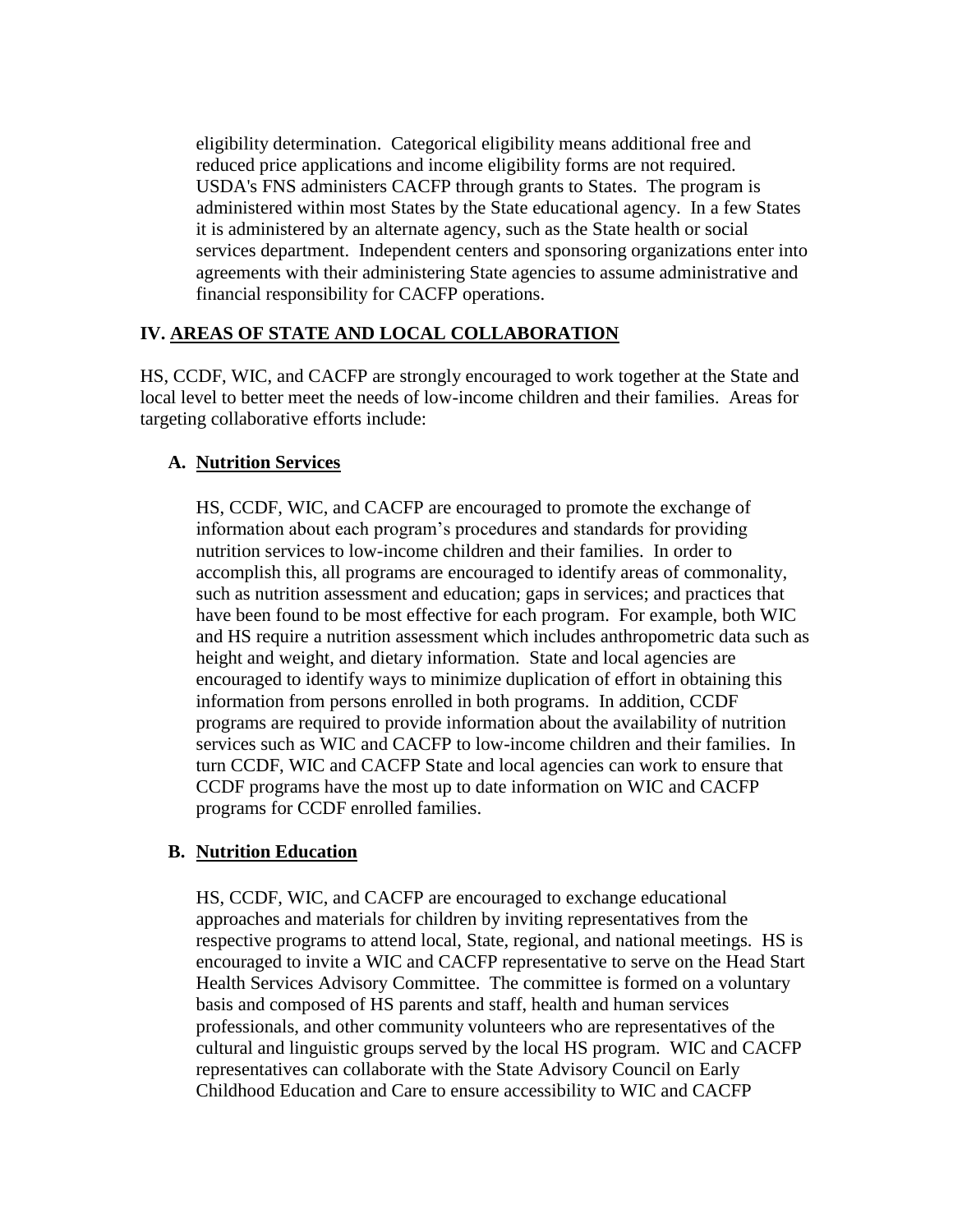programs. To the extent available, WIC State and local agencies are encouraged to provide CACFP, HS, and CCDF with nutrition education, including breastfeeding promotion and support materials. If applicable, each program is encouraged to provide nutrition education contacts for HS, CCDF, WIC, and CACFP participants.

### **C. Shared Information**

HS, CCDF, WIC, and CACFP are encouraged to share statistical, medical and eligibility information regarding participants to the extent that confidentiality policies permit. In order to comply with confidentiality policies, programs must enter into written agreements authorizing the use and disclosure of confidential applicant and participant information. Each program is encouraged to share information for community needs assessment. If opportunity allows, HS, CCDF, WIC, and CACFP may consider co-sponsoring community resource fairs and community information sessions. The programs are urged to welcome and encourage contributions to HS, CCDF, WIC, and CACFP bulletins and newsletters.

#### **D. Display of Information**

HS, CCDF, WIC, and CACFP are encouraged to obtain and display information on each other's programs (bilingual brochures, posters, etc.) for the purpose of referring potentially eligible applicants; and to inform those potentially eligible about program locations and services. The use of program websites, technology tools, and social media as available are highly encouraged methods for promoting program information sharing and referring those that are potentially eligible. For informational purposes, the HS Program is encouraged to periodically invite a WIC representative to be a guest speaker in HS parent engagement activities.

#### **E. Other Health Care Services and Referrals**

HS, CCDF, WIC, and CACFP are encouraged to identify other health care services and referrals available to program participants, such as Early and Periodic Screening, Diagnosis, and Treatment and Medicaid. Whenever possible, the programs may consider using a joint application form in an effort to improve efficiency, time, and cost-effectiveness. The programs are also encouraged to work together to coordinate services and referrals to avoid overlap and prevent gaps in service.

#### **F. Special Grant Project and Referrals**

Where HS and CCDF grantees have been awarded special grants, they will be encouraged to work with local WIC and CACFP agencies to identify appropriate community resources for purposes of participant referrals.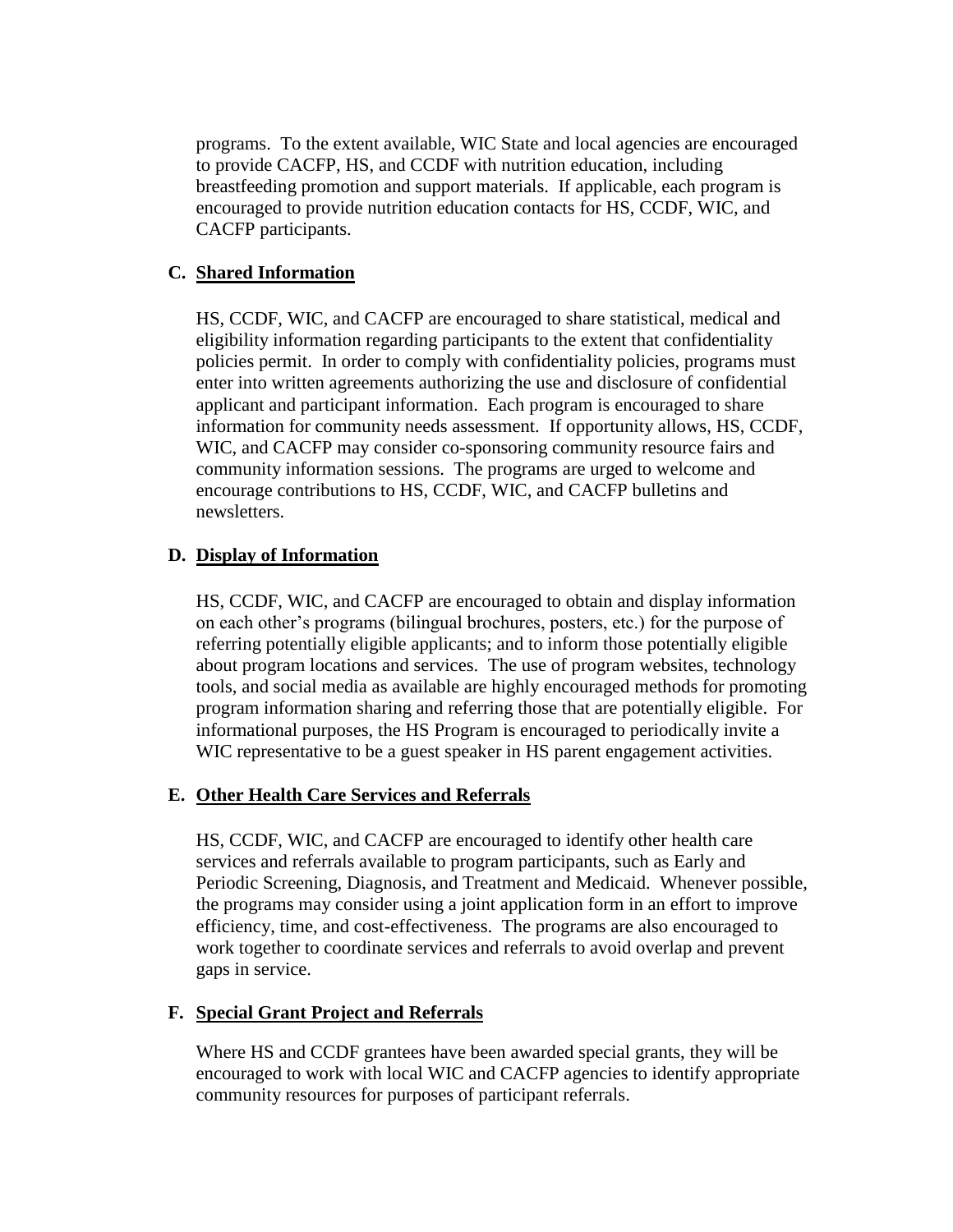## **G. Staff Training**

HS, CCDF, WIC, and CACFP are encouraged to develop joint staff training opportunities for persons responsible for nutrition education, including breastfeeding promotion and support. Joint training opportunities should focus on the development and dissemination of quality nutrition education, and materials that deliver accurate, relevant and consistent messages to participants or, when appropriate, to their caregivers or proxies, to achieve optimal health outcomes in relation to their nutritional status and/or their nutrition related concerns and goals.

# **H. Volunteer Services**

HS, CCDF, WIC, and CACFP are encouraged to exchange information on the training and use of volunteers within each program. To the extent that these programs utilize volunteers, programs may share guidelines, training materials, management techniques and experiences in order for volunteers to deliver quality services to program participants.

# **V. Areas of Collaboration at the Federal Level**

Each Agency will inform their grantees, through regional offices, that they encourage the establishment of written agreements to share participant information for eligibility and outreach purposes, in accordance with applicable regulations, policy, guidance and instructions.

Actions that HS, CCDF, SNAS, and CNP will encourage at the Federal level are:

- (1) Jointly develop resource materials that provide strategies for implementing the 'areas of targeting collaborative efforts' as outlined in this MOU, and that feature examples of successful local level collaboration efforts.
- (2) Share information on new program initiatives, policy guidance materials and legislation impacting program participants. Provide training and information awareness on program operations and guidelines.
- (3) Encourage the development of regional, State, and local MOU between HS, CCDF, WIC, and CACFP grantees to foster coordination of service and working relationships at the State and local levels.
- (4) Support research projects which review and evaluate efforts, policies, and proposals to coordinate with other programs.
- (5) Provide access to HS, CCDF, WIC, and CACFP program directories and contact information to facilitate collaboration at the local level.
- (6) Encourage local HS, CCDF, WIC, and CACFP agencies to share management techniques, experiences, and program guidelines.
- (7) Conduct periodic meetings to discuss action planning, goals, and provide status updates regarding on-going initiatives and program priorities.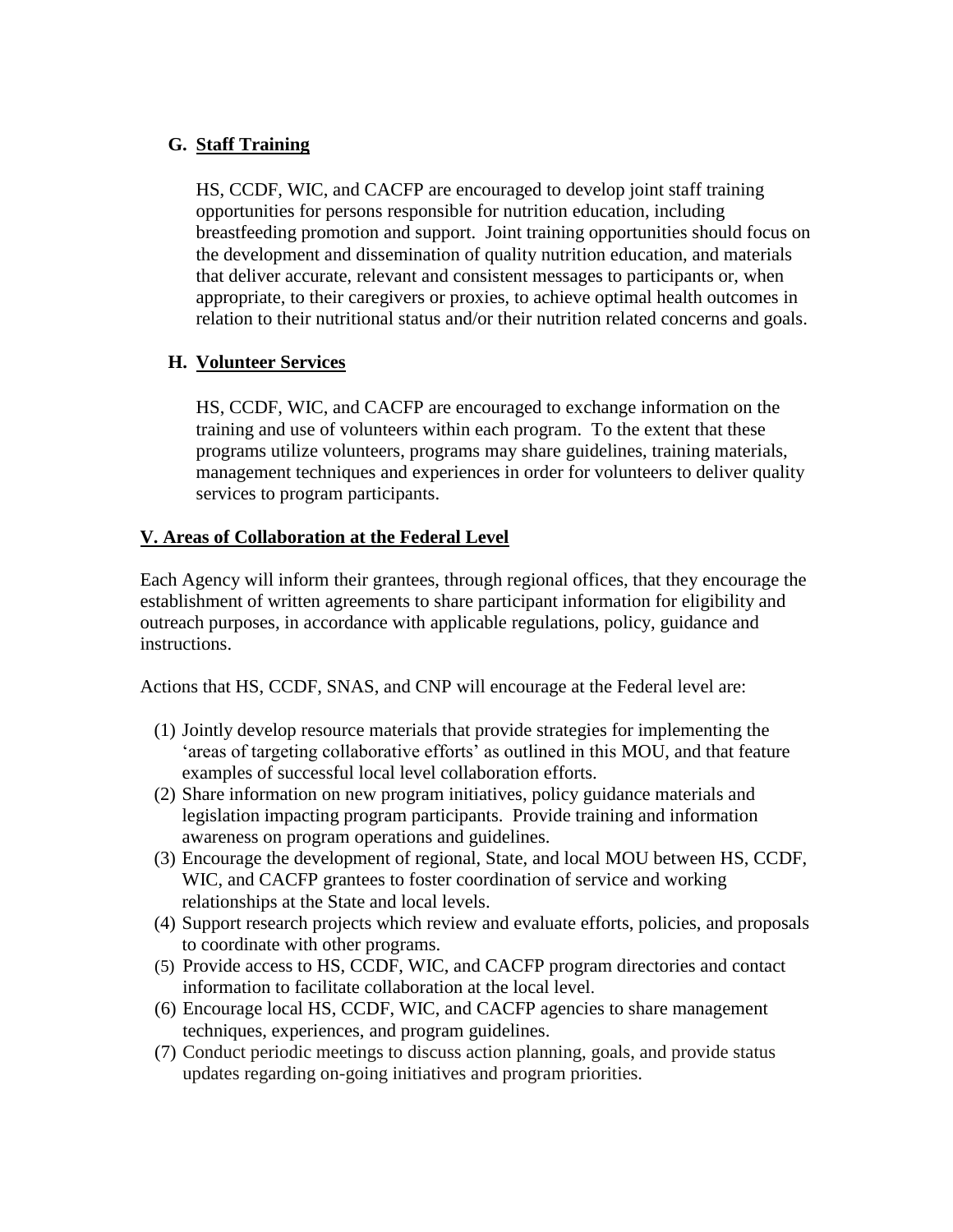- (8) Encourage local HS, CCDF, WIC, and CACFP agencies to support co-location of services.
- (9) Provide technical assistance that supports regional, State, and local program staff in collaborative efforts and delivery of quality services to children and families.

## **VI. IMPLEMENTATION OF THE MEMORANDUM OF UNDERSTANDING**

OHS, OCC, SNAS and CNP agree to develop and proactively uphold this MOU between the HS, CCDF, WIC, and CACFP Programs to foster coordination of services and working relationships at the Federal, State, and local levels.

OHS, OCC, SNAS and CNP will support cooperation and coordination between the HS, CCDF, WIC, and CACFP programs at the Federal level, and agree to distribute this MOU and encourage its implementation at the State and local levels.

OHS will make this MOU available to their twelve Regional Offices, all HS grantees, HS State Collaboration Directors and State National HS Association presidents.

OCC will make this MOU available to their 10 Regional Offices and all CCDF grantees.

SNAS will make this MOU available to the seven FNS Regional Offices for dissemination to all WIC State agencies. State agencies will be strongly encouraged to share this Agreement with local agencies.

CNP will make this MOU available to the seven FNS Regional Offices for dissemination to State agencies administering CACFP.

# **VII. COST**

At this time, there will be no transfer of funds to support this MOU.

## **VIII. MODIFICATION**

Supplements or modifications to this agreement may be entered into jointly by the parties signed below, or their designees.

# **IX. EFFECTIVE DATE**

This Agreement shall be effective upon the signatures of the authorized officials of the Administration for Children and Families (ACF) and the FNS. It shall continue in force and effect until either party provides written notification of termination. Such notice shall be given to the other party at least 30 days in advance of the termination date.

This agreement may be amended upon written request of either ACF or FNS and subsequent written concurrence.